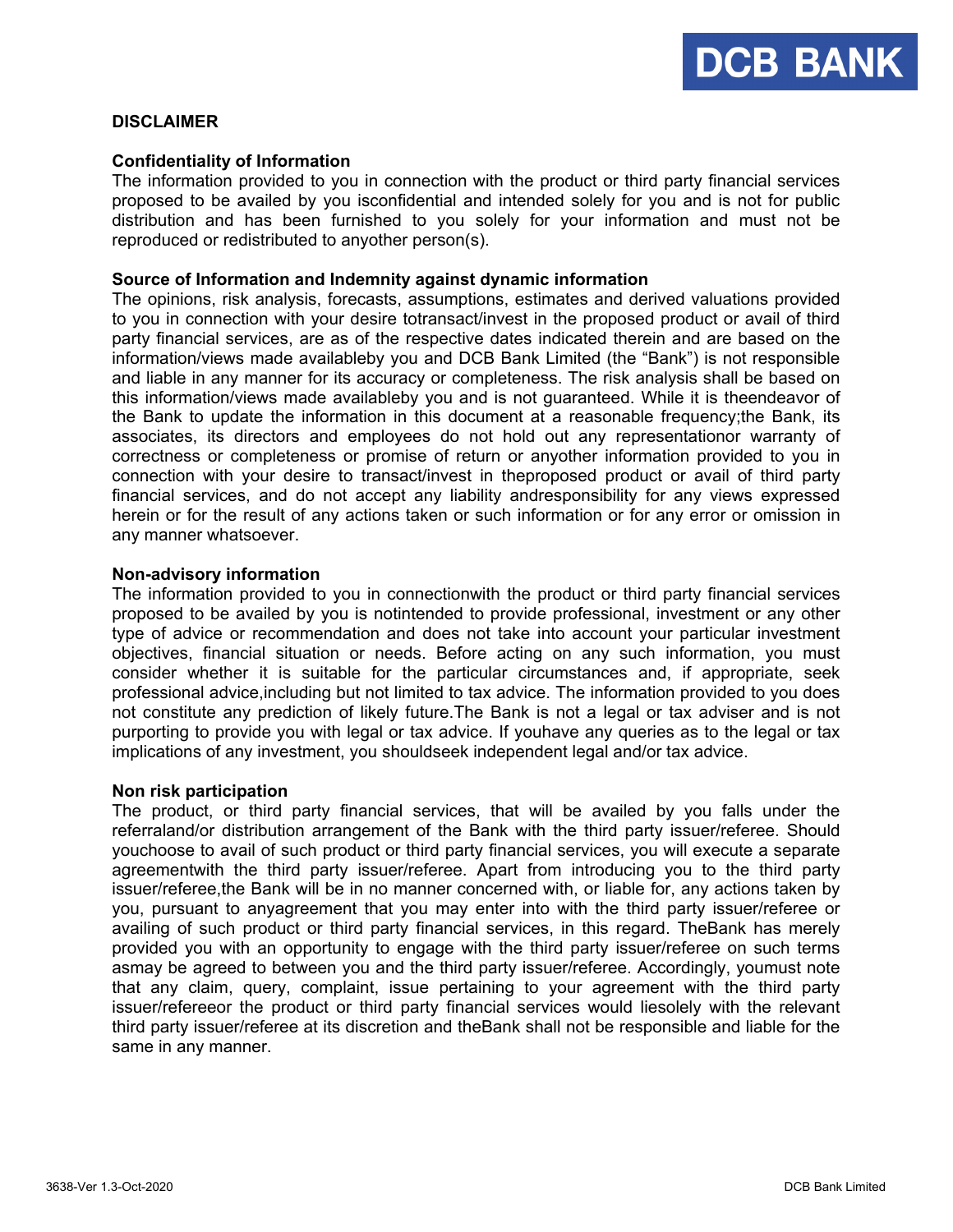

# **Suitability and Indemnity for action taken against the Bank**

If you take any action based upon the information or any information provided to you inconnection with the product or third party financial services proposed to be availed by you, itwill be purely your voluntary action, and shall not be linked to availment of any other facilityfrom the Bank and the Bank shall not be responsible and liable for any loss incurred by you.Neither the Bank, nor its directors, employees, agents or representatives, associates shall beliable and responsible for any damages whether direct or indirect, incidental, punitive,special or consequential including but not limited to lost revenue or lost profits that may arise from orin connection with the use of theinformation or any information provided to you inconnection with the product or third party financial services proposed to be availed by you.

## **Confidentiality**

No part of thedocument may be duplicated in any form and/or redistributed without the Bank's prior written consent.

## **Investment Risk Profile**

Total risk score determines the investor risk profile. An explanation of the profile in relation to your score is given below.

| <b>Investor</b><br><b>Risk</b><br><b>Score</b><br>Range | <b>Investor</b><br><b>Profile Type</b> | <b>Investor Profile Description</b>                                                                                                                                                                                                                                                                                                                                                                                  | <b>Indicative</b><br><b>Asset</b><br><b>Allocation</b> |
|---------------------------------------------------------|----------------------------------------|----------------------------------------------------------------------------------------------------------------------------------------------------------------------------------------------------------------------------------------------------------------------------------------------------------------------------------------------------------------------------------------------------------------------|--------------------------------------------------------|
| $= 130$                                                 | <b>Risk Averse</b>                     | A riskaverse investor carries a low risk tolerance<br>appetite and generally invests in fixed interest<br>financial instruments.                                                                                                                                                                                                                                                                                     | Equities 10 %<br>Debt 90 %                             |
| 131 to<br>200                                           | Conservative                           | A conservative investor is one to whom security of<br>capital is of major importance, However, he/she may<br>seek higher returns by investing in longer term fixed<br>interest securities and may consider investing a small<br>portion of his/her funds into growth investments.<br>His/her return on investments may be low and<br>consistent compared with other portfolios.                                      | Equities 20 %<br>Debt 80 %                             |
| 201 to<br>260                                           | Moderately<br>Conservative             | A moderately conservative investor always desires<br>capital stability and may be willingto increase his/her<br>investment potential by investing in some growth<br>assets. Such investors tend to accept the low<br>possibility of a negative annual return.                                                                                                                                                        | Equities 35 %<br>Debt 65 %                             |
| 261 to<br>320                                           | Moderately<br>Aggressive               | A moderately aggressive investor seeks long term<br>capital growth by investing mostly in growth assets.<br>Such investors remain cautious towards taking high<br>levels of long term risks. However, their general<br>understanding of the investment market enables them<br>to feel comfortable with short term risk. These<br>investors may accept the possibility of a negative<br>annual return that may occur. | Equities 60 %<br>Debt 40 %                             |
| > 320                                                   | Aggressive                             | An aggressive investor seeks to maximize his/her<br>long term capital growth by investing predominantly in<br>growth assets. Such investors are well aware of the<br>heightened potential for capital loss that may occur in<br>the short term and tend to accept the higher risk of a<br>negative return.                                                                                                           | Equities 80 %<br>Debt 20 %                             |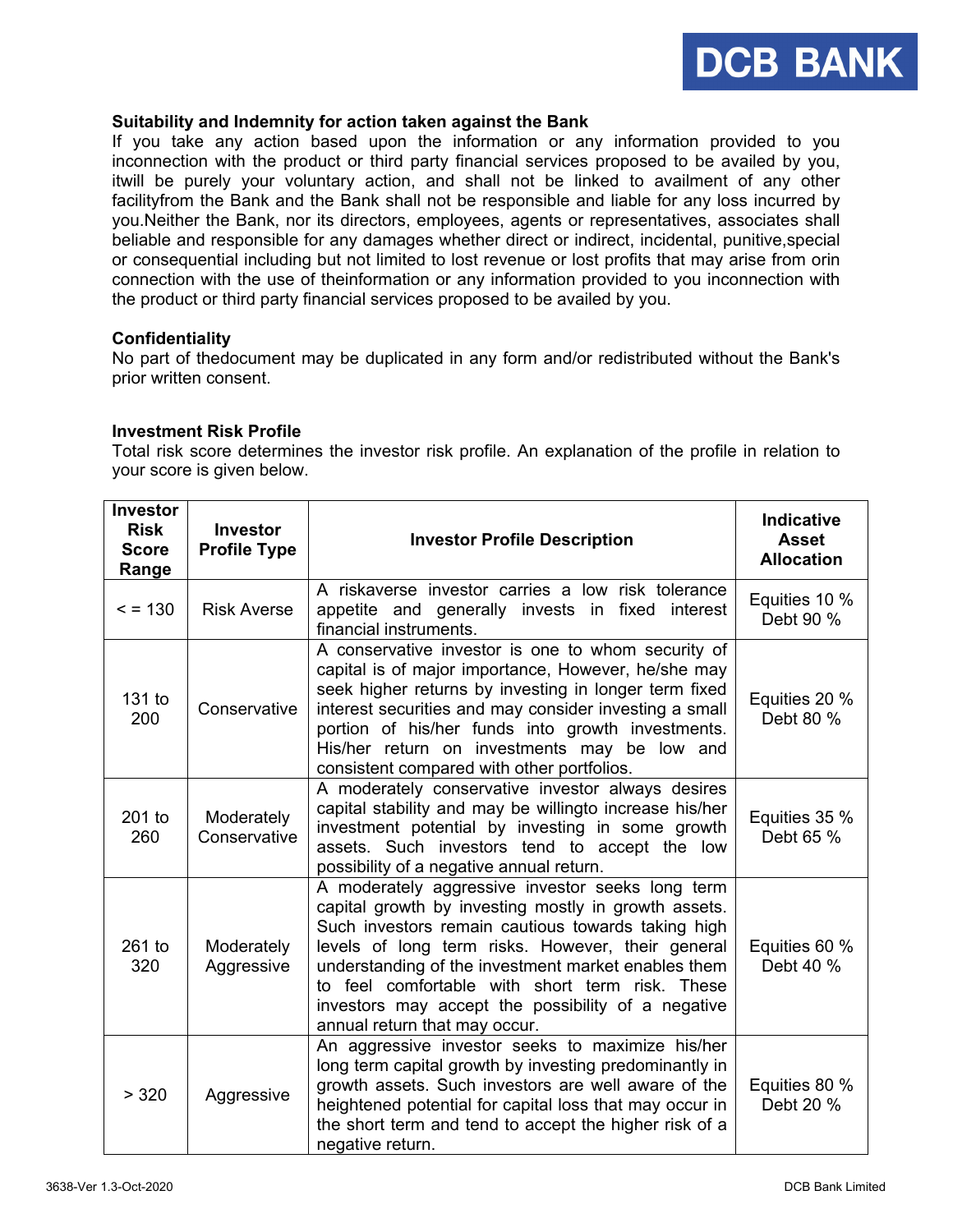# **Declaration:**

- 1. I/We hereby authorize you to share my/our information with the third party issuer/referrer including, but not limited to contact details (phone/mobile number, email ID) registered with the Bank.
- 2. I/We would like to subscribe to the product/s. I/We hereby confirm thatit is "execution only" transaction i.e. solely based on referral basis by the Bank. I/We have read and understood and agree to all the terms and conditions applicable for investing in the product/s. I/We understand and accept the risks involved in investing in the product/s and hereby confirm the following:
- 3. I/We understand and agree that Mutual Funds are subject to market risks and I/we have read the Key Information Memorandum (KIM) and Scheme Information Document (SID) carefully before investing.
- 4. I/We have understood and accepted the risk factors associated with thescheme/investment/product andthe Bank has not assured me/us of any returns or unrealistic projections for the scheme/investment/product.
- 5. I/We have also been disclosed with and have been made aware about various other material facts like lock-in, entry and exitload, expense ratio, past-performance, scheme portfolio, etc. to make an informed decision onthis scheme/investment/product.
- 6. I/We am/are aware that Portfolio Management Services (PMS)/Structured Products are notMutual Funds. These products have specific long term investment horizon and may causeprincipal amount to fluctuate as per market conditions.
- 7. I/We understand fully and I/we agree that I/we have to pay insurance premium for fullpayment term as stipulated in the Insurance Policy. I/We also understand that in case of non-payment of renewal/insurance premium(s) a few/all the benefits of the insurance policy maylapse.
- 8. I/We understand that Unit Linked Insurance Policies (ULIP) are subject to market risks andI/we have read the policy/product details carefully before investing.
- 9. I/We have been informed by the Bank that if I/we am/are not willing to continue with the investment then I/we can opt for cancellation of my/our Life Insurance Policy under free lookperiod within the stipulated time as applicable.
- 10. I/We fully understand and acknowledge that the Bank is referring the product/s of third party issuer/referee purely onnon-risk participation basis and I/we will not have any recourse against the Bank for any lossesincurred by me/us as a consequence of my/our availing of the product/s of the third party issuer/referee.
- 11. I/We understand and acknowledge that the Bank is acting as a corporate agent for the insurance company ona non-risk participation basis and that I/we am/are soliciting the insurance product/s for my/our ownneed/requirement.